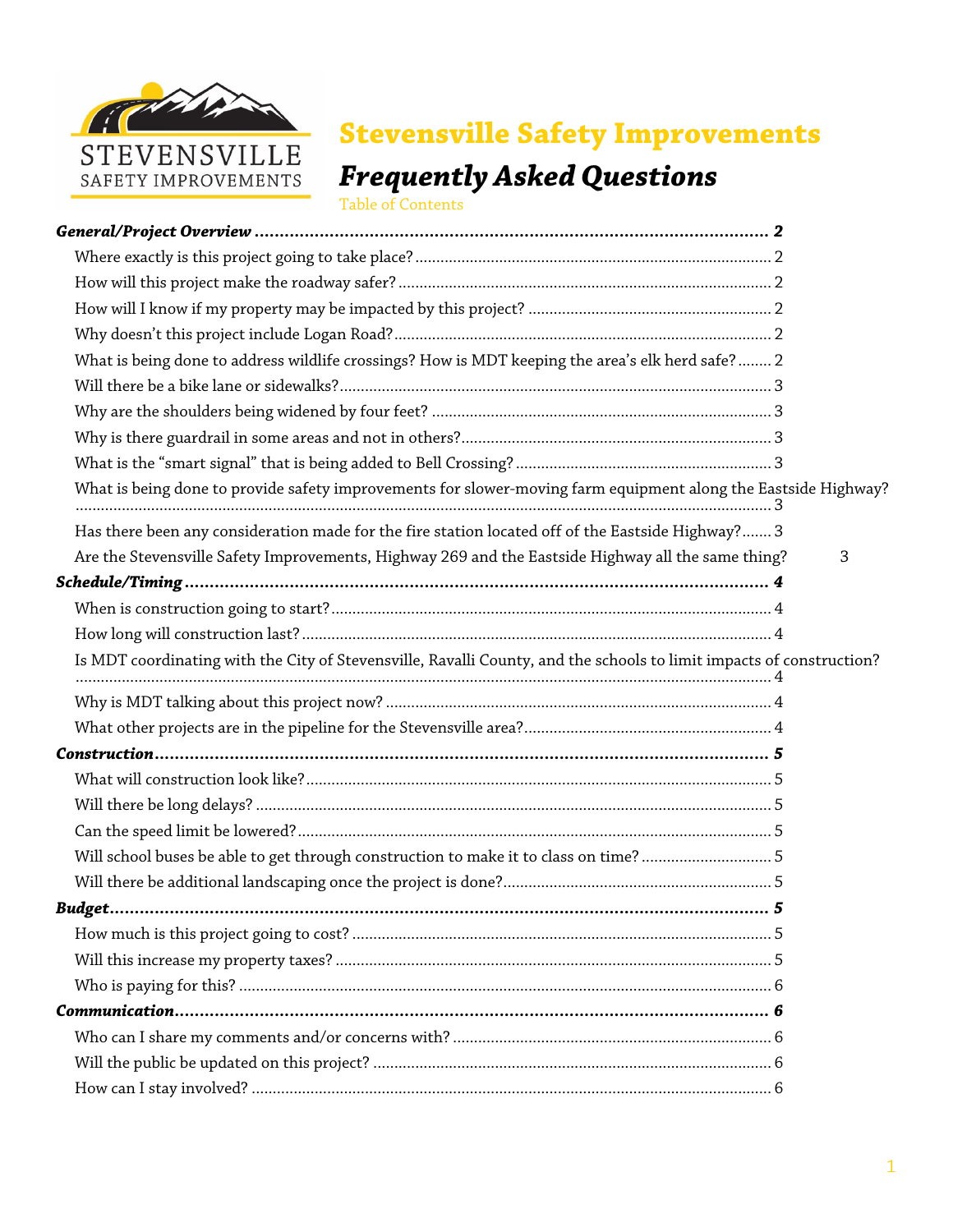## **General/Project Overview**

#### **Where exactly is this project going to take place?**

The project will begin just north of the intersection with North Birch Creek Road and extend 5.9 miles north until the intersection with Pine Hollow Road.

#### **How will this project make the roadway safer?**

- By adding four feet of shoulder to each side of the roadway, drivers will have more room to correct, should they drift off of the Eastside Highway.
- The new shoulders will also include rumble strips to alert drivers that they are leaving the roadway.
- Based on national data, the combination of wider shoulders and rumble strips are estimated to reduce roadway departure crashes by nearly 50%.
- The slopes and ditches along Highway 269 will be flattened. This will allow drivers to have increased lines of sight and will reduce the opportunity for wildlife to hide in the brush.
- The existing flashing signal at Bell Crossing will be updated. Instead of having just a blinking yellow, the signal will be optimized to begin blinking once vehicles are in the area. As a vehicle approaches on Highway 269, the stop signs along Willoughby Lane will begin flashing, alerting vehicles approaching the intersection to other travelers in the area.
- In addition to the updated signal, the Bell Crossing intersection will have overhead lights installed to illuminate the area.
- Lastly, there will be some sections of guardrail installed along the 5.9 miles of the project along Highway 269 and there will be mailbox pullout areas for residents to access their property away from traffic.



#### **How will I know if my property may be impacted by this project?**

- The team will begin contacting landowners in January-March 2020 to begin conversations related to potential impacts.
- If you have a question about this process, please feel free to call the project hotline at (406) 207-4484 and we can look into your parcel for you.

#### **Why doesn't this project include Logan Road?**

- Our team has heard that Logan Road has continued to grow and will see an increase of travel in the coming years. While the Montana Department of Transportation (MDT) fully acknowledges and shares these concerns, project boundaries are defined by specific data sets, as required by the federal government.
	- o Because this project is able to be completed with federal safety funding, MDT cannot add new roadway improvements to this plan.
- That said, feedback is being collected and this information will be used to help shape future area projects.

#### **What is being done to address wildlife crossings? How is MDT keeping the area's elk herd safe?**

• The wildlife crossing on Highway 269 is well-known and is understandably a strong concern.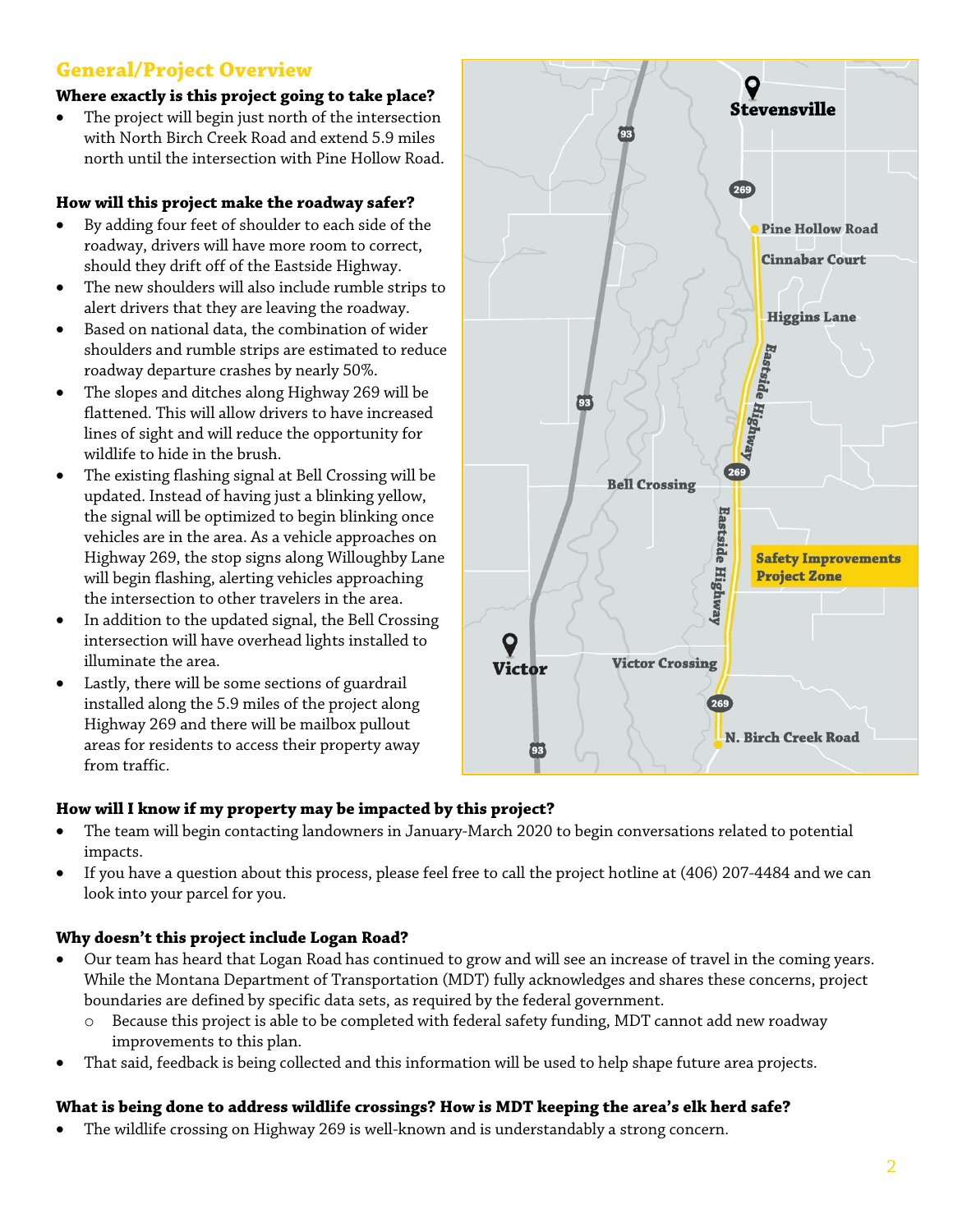- This project will not include wildlife fencing. Fencing often displaces deer/elk from crossing where they would do so naturally and can lead to challenges of creating one concentrated area for herds.
- Once the highway is widened, slopes will be flattened off the side of the roadway, and once shrubbery has been thinned, drivers will be able to see wildlife far more easily than they can today.
- In addition to being able to see wildlife off to the side of the road, the ditches near Highway 269 will be removed or reduced. Therefore, deer and elk will not have areas to "hide" near the roadway.

#### **Will there be a bike lane or sidewalks?**

- We have heard from many residents that they would like to see a pathway for pedestrians and cyclists along the Eastside Highway.
- Sidewalks and dedicated bike lanes are not included in this safety improvement project.
- The addition of the four-feet shoulders will help to create a safer area for non-motorized users.

#### **Why are the shoulders being widened by four feet?**

- The shoulders are being widened by four feet to improve safety. These additional four feet outside of the painted line make a big difference in safety.
- These four feet allow drivers room to correct should they travel off of the roadway and provide more space between the highway and residential areas.
- The inclusion of rumble strips on the shoulders also determines the best practice of adding four feet.

#### **Why is there guardrail in some areas and not in others?**

- Guardrail will be provided in a select number of locations where the slopes are too steep and cannot be flatted.
- An important design feature of this safety improvement project is to provide a flattened vehicle recovery area beyond the shoulder and to avoid use of guardrails where not necessary.
- Guardrail is expensive to install and to maintain, which is why changing the slopes along the roadway is the preferred long-term solution.
- Guardrail is also fixed and used only when the roadway design will not allow for the shoulder to be widened and flattened.

#### **What is the "smart signal" that is being added to Bell Crossing?**

- The existing flashing signal at Bell Crossing will be updated. Instead of having just a blinking yellow, the signal will be optimized to begin blinking once vehicle are in the area. As a vehicle approaches on Highway 269, the stop signs along Willoughby Lane will begin flashing, alerting vehicles approaching the intersection to other travelers in the area.
- This device is interactive, meaning that it will begin flashing only when a vehicle approaches.
- In addition to the updated signal, the Bell Crossing intersection will have overhead lights installed to best illuminate the area.

#### **What is being done to provide safety improvements for slower-moving farm equipment along the Eastside Highway?**

• Widened shoulders and mailbox turnouts will provide opportunities for agricultural equipment to move over and allow traffic to pass.

#### **Has there been any consideration made for the fire station located off of the Eastside Highway?**

• Yes. The new fire station will access Willoughby Lane and the intersection will be widened to allow for large trucks.

#### **Are the Stevensville Safety Improvements, Highway 269 and the Eastside Highway all the same thing?**

- Yes. The Montana Department of Transportation's name for this project is Stevensville Safety Improvements.
- The project runs 5.9 miles from North Birch Creek Road and extends 5.9 miles north, ending at the intersection with Pine Hollow Road.
- This project is located on Highway 269, also more commonly known to locals as the Eastside Highway.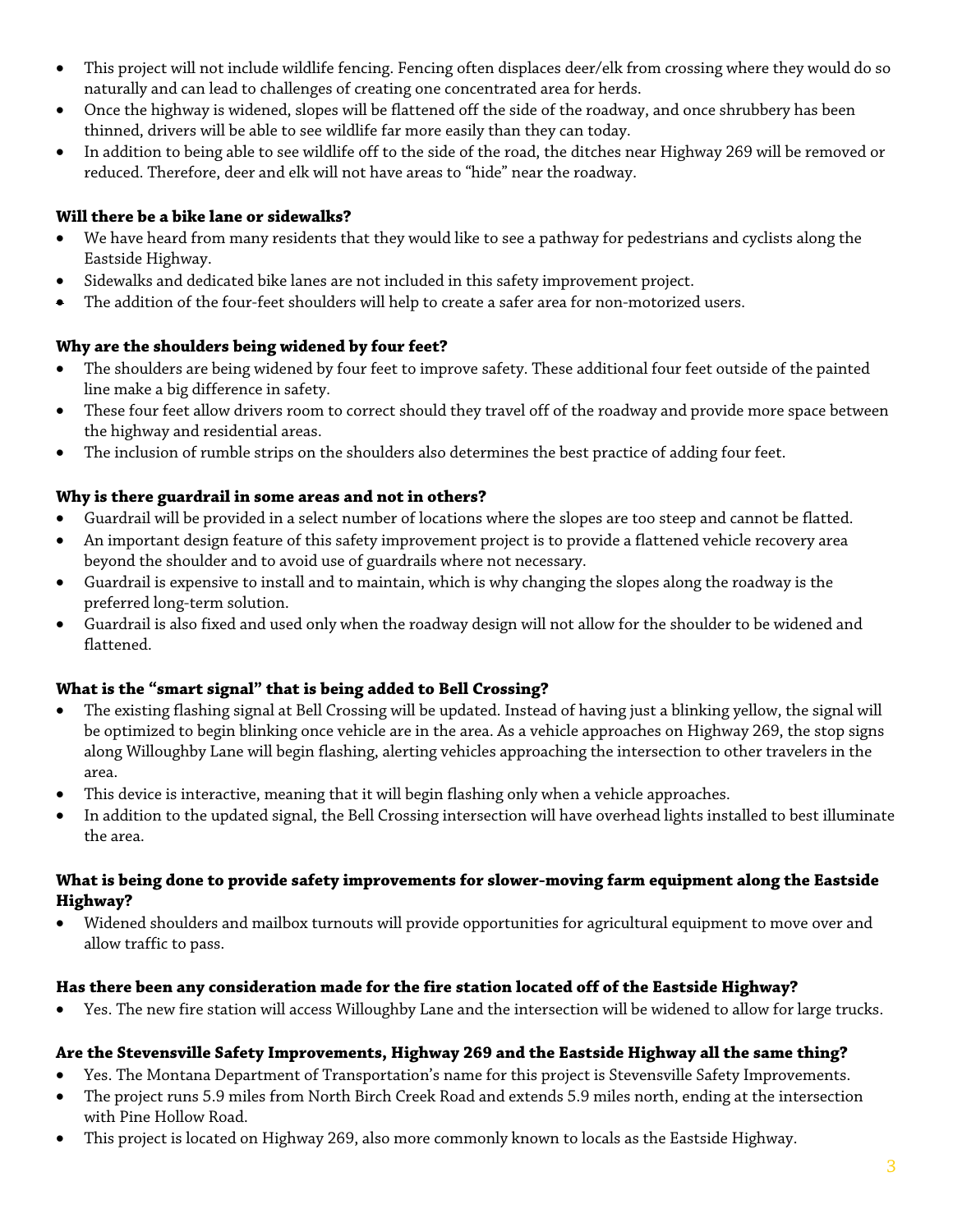## **Schedule/Timing**

#### **When is construction going to start?**

- As of winter, 2019, project plans are nearly complete. That means that the project team can continue moving forward toward starting preliminary construction in the fall of 2020.
- The first construction activities will primarily consist of utility work – relocating cable, fiberoptic, power and other lines away from the roadway to make room for construction.
- Roadway construction will likely begin in the spring of 2021 and be completed in the late fall of 2021.

#### **How long will construction last?**

- Work is anticipated to begin in the fall of 2020 with preliminary utility work.
- **MELINE** STEVENSVILLE **SAFETY IMPROVEMENTS FALL 2020: FALL 2021:** ROW acquisition completed, utility relocation Project finalized and safer underway, construction outside the highway highway completed begins, minimal traffic impacts **SPRING 2020: SPRING 2021:** PI continues, design completed, Full project construction ROW acquisition underway, commences, Travel No traffic impacts delays anticipated
- The majority of construction will occur throughout the spring, summer and fall of 2021.

#### **Is MDT coordinating with the City of Stevensville, Ravalli County, and the schools to limit impacts of construction?**

- Absolutely. The project team has been in conversations with the School District and local agencies to share current plans and learn of impacts.
- Once we move closer to construction, all efforts will be well coordinated to reduce impacts of construction. This will allow school buses to make their schedules and to ensure other area events are distributed as minimally as possible.

#### **Why is MDT talking about this project now?**

- The Eastside Highway is well-traveled and has a high crash rate. From speaking with the community, improvements are very much needed.
- Once construction begins in earnest in 2021, there will be limited delays. We want the community to know well in advance what this project will look like and ensure we can all be best positioned for success.

#### **What other projects are in the pipeline for the Stevensville area?**

- MDT is also working on plans for the "North of Stevensville North" project.
	- o The project will reconstruct the road to a 44-foot top width that will provide two 12-foot travel lanes, a 12 foot center/left-turn lane, and two 4-foot shoulders. Roadside slopes and ditches will be revised to improve safety and the vertical alignment and drainage features will be upgraded throughout the project. The 90° horizontal curves at Rathbun Lane and Ambrose Creek Road will be flattened. A graded platform for a future shared use path will not be included.
	- o This project is located on Secondary-203 (Eastside Highway) and begins at Reference Post (RP) 4.0, about 3.7 miles north of Stevensville, and about 0.1 miles south of Wildfowl Lane and Moiese Lane. It extends northerly 5.8 miles to RP 10.1, about 0.2 miles south of Hidden Valley Road. This project will tie to the Florence – East project that was constructed in 2014.
	- o More information regarding this project can be found on MDT's webpage.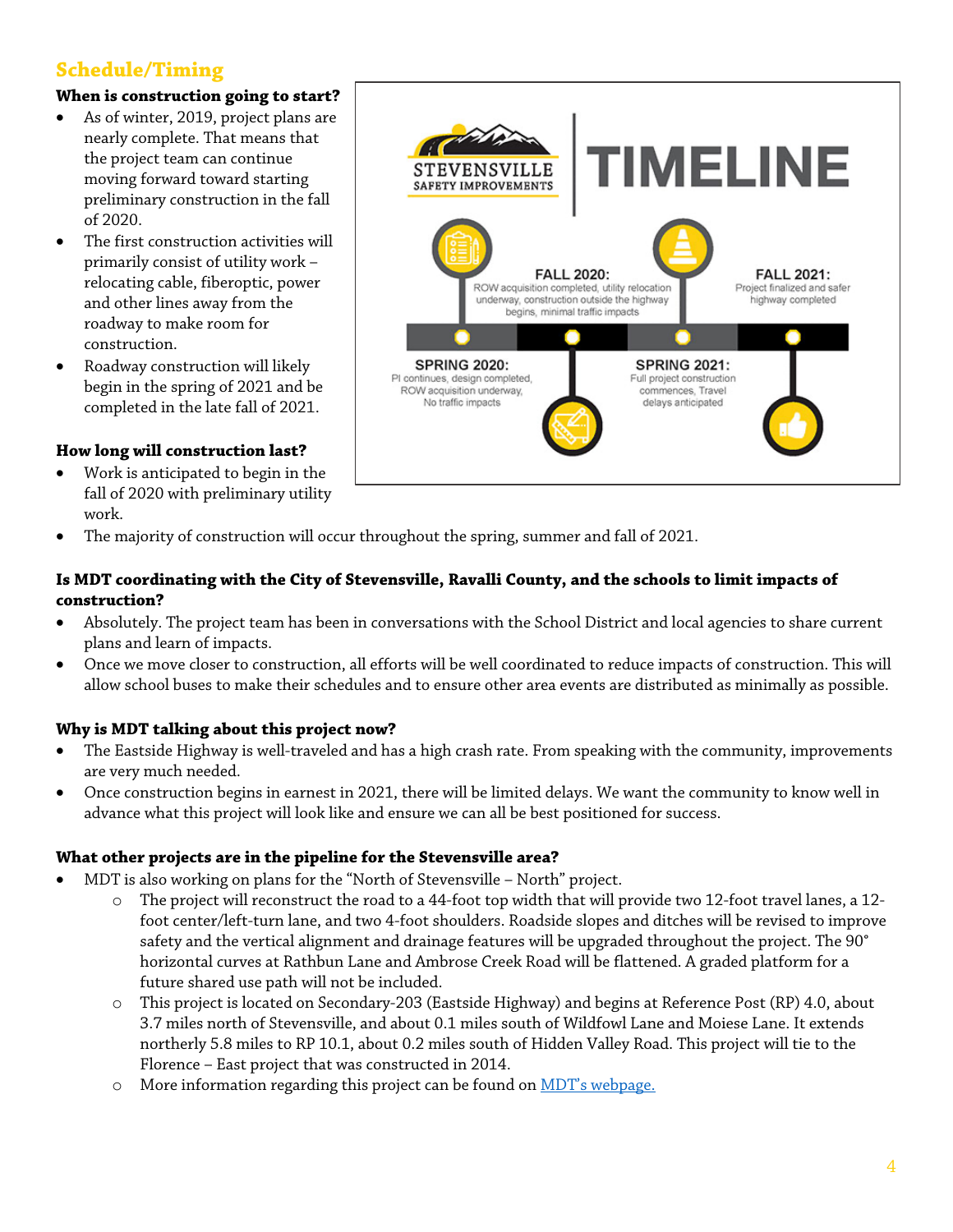## **Construction**

#### **What will construction look like?**

- Once the project moves into construction phases, there will be limited areas of one-way travel, likely facilitated by stoplights and/or flaggers.
- The public is encouraged to start planning for delays of up to 15 minutes.
- No complete closures are planned.

#### **Will there be long delays?**

- Construction will be isolated to one area at a time. While we don't quite yet know how long each construction zone will be, construction zones will be as short as possible, which helps to reduce wait times for the traveling public.
- Delays of up to 15 minutes can be anticipated.

#### **Can the speed limit be lowered?**

- During construction, the speed limit in the work zone will be reduced.
- However, we have heard from many in the community that they would like to see the speed limit on the Eastside Highway lowered.
- The Montana Department of Transportation cannot make that determination. In fact, the Ravalli County Commission would need to submit a speed study request to begin that process.
	- o If you are interested in seeing the speed lowered, please contact the Ravalli County Commissioners' office: https://ravalli.us/135/Commissioners.
- The state legislature is the only other governing body that can adjust a speed limit.

#### **Will school buses be able to get through construction to make it to class on time?**

- Yes!
- The project team has been in communication with the Stevensville School District to learn of bus timing for the 2020 and 2021 academic years. That information will then be shared with contractors to slow construction during these times and to allow school bus priority through pilot lines, if needed.
- The bulk project construction will also take place during the summer which will help to reduce impacts to the school.

#### **Will there be additional landscaping once the project is done?**

• Although there won't be new landscaping, all areas affected by construction will have topsoil spread and be seeded with a native grass mix.

### **Budget**

#### **How much is this project going to cost?**

- Current project estimates show that the project will be \$12 million.
- This includes:
	- o Widening the roadway by adding four-foot shoulders on both sides of the highway;
	- o Flattening the roadside slopes;
	- o New sections of guardrail along the route;
	- o A flashing signal at Bell Crossing;
	- o Realigning Willoughby Lane to better facilitate safe travel at the intersection;
	- o Utility upgrades and relocations;
	- o Bridge replacements; and
		- For the roadway to be sealed with new pavement markings and signs.

#### **Will this increase my property taxes?**

• No. This project is funded by the Montana Department of Transportation through state gas tax funds and federal safety dollars.